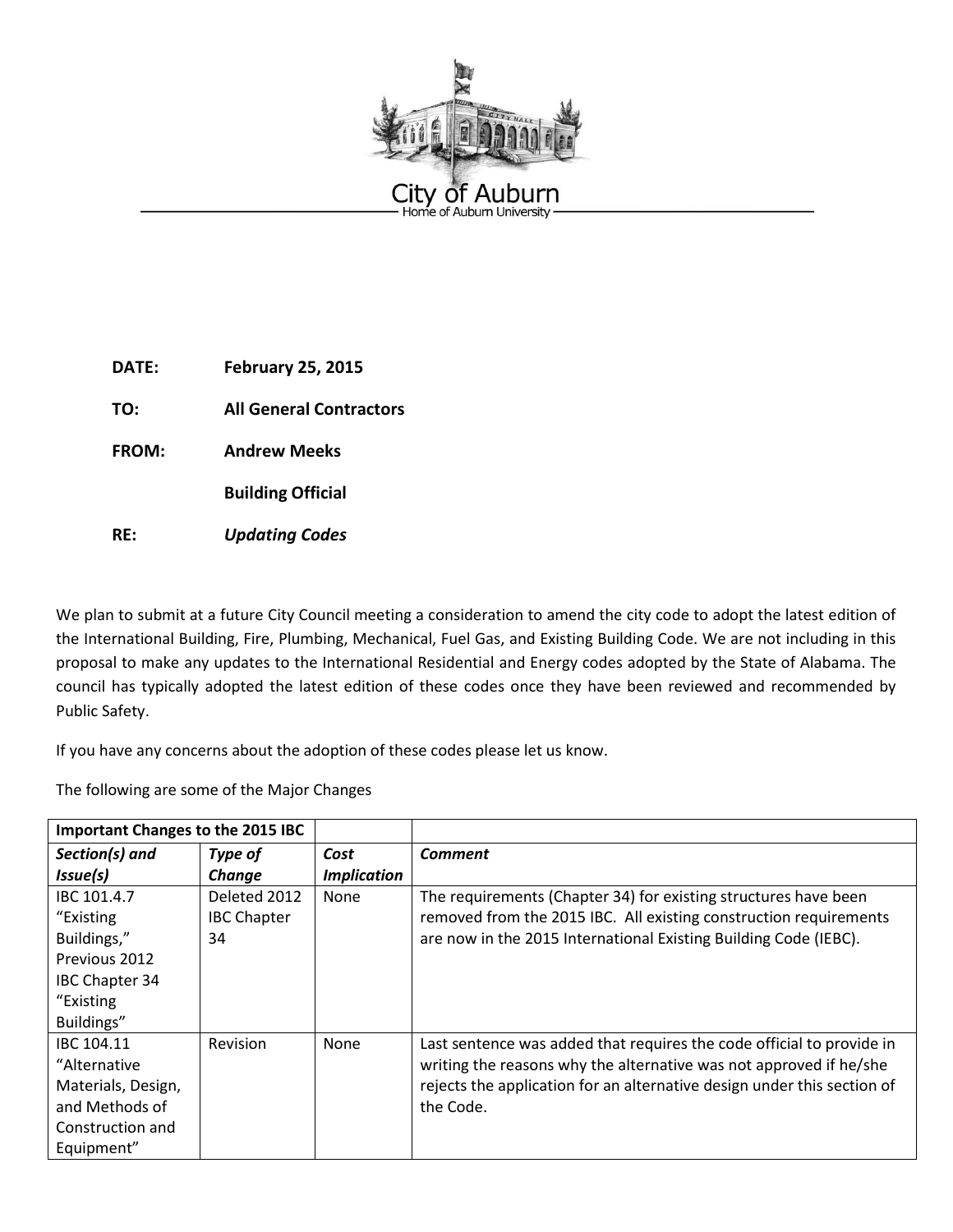| IBC 111.1 "Use and<br>Occupancy"                                                                       | Revision                | None     | A change in a building use, or portion thereof, with no change in its<br>occupancy classification will now require a new Certificate of                                                                                                                                                                                                                                                                                                                                                                                                                             |
|--------------------------------------------------------------------------------------------------------|-------------------------|----------|---------------------------------------------------------------------------------------------------------------------------------------------------------------------------------------------------------------------------------------------------------------------------------------------------------------------------------------------------------------------------------------------------------------------------------------------------------------------------------------------------------------------------------------------------------------------|
| IBC 202 Definition<br>of "Private<br>Garage," 406.3.1<br>Classification,"<br>406.3.2 "Clear<br>Height" | Major Change            | Decrease | Occupancy.<br>Private garages are no longer limited to a maximum of 3,000 sq. ft. in<br>a building. Multiple private garages, each a maximum of 1,000 sq. ft.,<br>each separated by one-hour fire barriers or horizontal assemblies are<br>now permitted based on their U occupancy classification. Also, a<br>minimum of 7' clear height will be required in private garages.                                                                                                                                                                                      |
| IBC 202 Definition<br>of "Fire<br><b>Retardant Treated</b><br>Wood"                                    | Major Change            | Decrease | Revised definition to permit other treatment methods by other than<br>the pressure process. See also IBC Sections 2303.2.2 and 2303.2.3 for<br>further explanation.                                                                                                                                                                                                                                                                                                                                                                                                 |
| IBC 202 Definition<br>of "Corridor<br>Damper,"                                                         | <b>New</b><br>Provision | Unknown  | New design option protecting the ceiling membrane's HVAC<br>penetrations for a fire-rated exit access corridor where the ceiling of<br>the corridor is constructed using a fire-rated corridor wall assembly<br>placed horizontally.                                                                                                                                                                                                                                                                                                                                |
| <b>IBC 510.2</b><br>"HorizontalBuilding<br>Separation" (i.e.,<br>Podium/Pedestal<br>Structures)        | Major Change            | Decrease | 2012 IBC Section 510.2(2) that limited the Type IA portion of the<br>podium/pedestal building below the horizontal separation to a<br>maximum of one story above grade plane has been deleted in the<br>2015 IBC allowing the podium portion of the building to be of any<br>height without any restriction on the number of floors. Also, 2015 IBC<br>Section 510.2(5) permits any occupancy, except Group H, below the<br>horizontal separation. (See also the table entry under IBC Section<br>903.3.1.2 for further information on podium design)               |
| IBC 602.4 Cross-<br>Laminated<br>Timber Use in<br>Construction<br>Type IV                              | <b>New</b><br>Provision | Unknown  | Revisions allow the use of fire-retardant-treated lumber, cross-<br>laminated timber and glued-laminated plank in specific applications.                                                                                                                                                                                                                                                                                                                                                                                                                            |
| IBC 703.2.4 Fire-<br>Resistance<br>Ratings and Fire<br>Tests:                                          | <b>New</b><br>Provision | Unknown  | When a listed fire resistance assembly is modified, sufficient data<br>shall be made available to the code official to show that the required<br>fire resistance rating is not reduced.                                                                                                                                                                                                                                                                                                                                                                             |
| IBC 705.2<br>"Projections,"<br>705.2.3<br>"Combustible<br>Projections"                                 | Major Change            | Unknown  | Table 705.2, "Minimum Distance of Projections," was modified and<br>simplified and now requires an increase in the separation required<br>between the leading edge of a building's projection and the property<br>line (or fire separation distance line). Section 705.2.3 was simplified<br>and requires added protection where a combustible projection is<br>within 5' of a property line (or FSD).                                                                                                                                                              |
| <b>IBC 705.3</b><br>Exception #2<br>"Buildings on the<br>Same Lot"                                     | <b>New</b><br>Provision | Decrease | Permits a parking garage of Construction Type I or IIA to abut a Group<br>R-2 building with 11/2- hour- protected openings (fire doors) in the<br>abutting exterior wall of the garage and no required opening<br>protective(s) in the abutting wall of a sprinklered R-2 building.<br>Previous editions of the Code did not permit any openings in these<br>abutting exterior walls that are at a "0" fire separation distance apart<br>and required a fire wall design between such buildings to be<br>permitted to have openings between the abutting buildings. |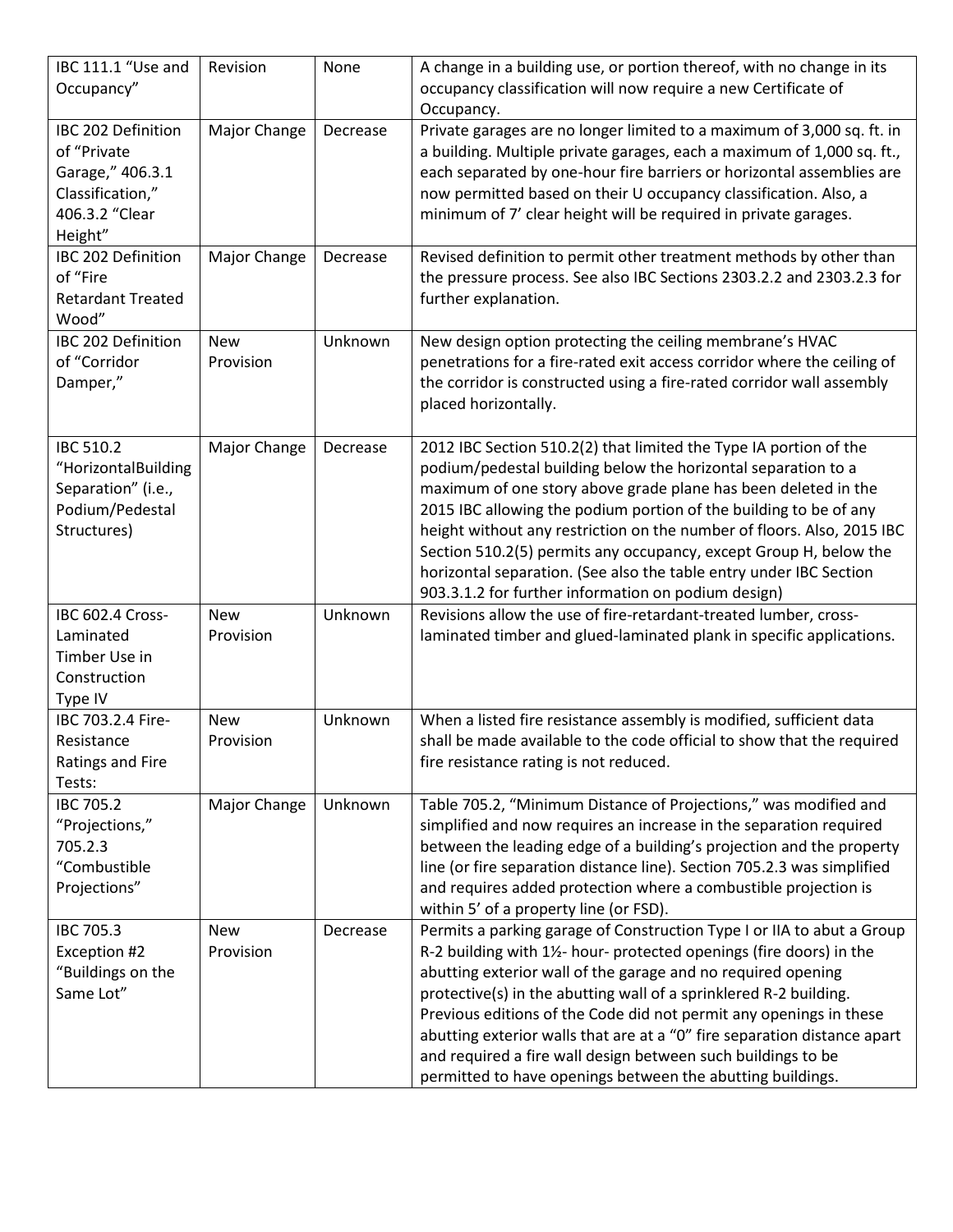| IBC 705.6 "Exterior<br>Wall-<br>Structural<br>Stability"                                                     | Major Change            | Decrease | Exterior fire-rated walls that are braced by floor or roof assemblies<br>that have a lesser fire resistance rating are now permitted. Previous<br>editions of the IBC Code required Construction Type III buildings with<br>two-hour fire-rated exterior walls to have floors that support the<br>two-hour fire-rated exterior walls to be upgraded to the two-hour fire<br>rating. This is a major cost since apartment buildings built of<br>Construction Type III under the legacy codes only required one-<br>hour floor and roof assemblies to support the two-hour fire-rated<br>exterior walls.                                                                                                                                            |
|--------------------------------------------------------------------------------------------------------------|-------------------------|----------|---------------------------------------------------------------------------------------------------------------------------------------------------------------------------------------------------------------------------------------------------------------------------------------------------------------------------------------------------------------------------------------------------------------------------------------------------------------------------------------------------------------------------------------------------------------------------------------------------------------------------------------------------------------------------------------------------------------------------------------------------|
| IBC 707.5<br><b>Exception 2 "Fire</b><br>Barriers-                                                           | New:<br>Clarification   | Decrease | Clarifies that the walls of an interior exit stairway do not need to<br>extend through the attic space to the underside of the roof deck if the<br>ceiling of the stairway terminates with a fire-rated top enclosure                                                                                                                                                                                                                                                                                                                                                                                                                                                                                                                             |
| Continuity"<br>IBC 714.4.2<br>Exception 7<br>"Membrane<br>Penetration"                                       | Revision                | Decrease | complying with Section 713.12.<br>This exception was new in the 2012 IBC (Section 714.4.1.2 Exception<br>#7) and allowed for a practical application of the code in<br>circumstances where wood-framed walls extend up to and attach<br>directly to the underside of joist/trusses floor and roof fire- rated<br>assemblies. It was further modified to permit the wood framed walls<br>to be sheathed solely with Type X gypsum wallboard in lieu of being a<br>fire resistance rated wall assembly.                                                                                                                                                                                                                                             |
| IBC 716.5.8.4<br>"Opening<br>Protectives-Safety<br>Glazing"                                                  | Revision                | Increase | Previous editions of the Code only required safety glazing for "fire<br>protection-rated" glazing in fire door assemblies, now it will be<br>required also for "fire resistance-rated" glazing in fire door<br>assemblies. Note that Section 716.5.8.1.1 provides the locations<br>where "fire resistance-rated" glazing in fire door assemblies can<br>be used, and Section 716.5.8.1.2 provides the requirements where<br>"fire protection-rated" glazing in fire door assemblies can be used.                                                                                                                                                                                                                                                  |
| IBC 717.1.1 "Ducts<br>and Air<br>Transfer Openings"                                                          | <b>New</b><br>Provision | Decrease | Duct will be allowed to leave a fire-rated shaft enclosure, transition<br>horizontally, and then enter another fire-rated shaft if the duct<br>penetrations on each side of the shafts are protected with fire<br>dampers. Note that this is not permitted for clothes dryer exhaust<br>ducts or any other ducts that the I Codes require to be continuous<br>and uninterrupted.                                                                                                                                                                                                                                                                                                                                                                  |
| IBC 903.2.1.6<br>"Assembly<br>Occupancies on<br>Roof"                                                        | <b>New</b><br>Provision | Decrease | Code now addresses how to deal with assembly occupancies on the<br>roof of a building. When the<br>occupant load > 100 for Group A-2 (i.e., restaurant), or > 300 for<br>other Group A (i.e., meeting rooms, swimming pools) all floors to, and<br>including, level of exit discharge are required to be sprinklered per<br>NFPA 13 or NFPA 13R, as applicable. Since all new Group R<br>occupancies are already required to be sprinklered, this new<br>requirement is a good clarification of the Code for such common<br>assembly occupancies that are to be located on the roofs of new<br>apartment projects. Note that there is an exception to this sprinkler<br>requirement for open parking garages of Construction Type I or Type<br>H. |
| IBC 903.2.11.3<br>"Automatic<br>Sprinkler Systems-<br>Where Required-<br>Buildings 55' or<br>More in Height" | Revision                | Decrease | This revision clarified that the 55' is measured from the lowest level<br>of fire department vehicle access to the finished floor level of the<br>highest floor with an occupant load of ≥ 30. Exceptions are provided<br>for open parking garages and F-2 occupancies.                                                                                                                                                                                                                                                                                                                                                                                                                                                                           |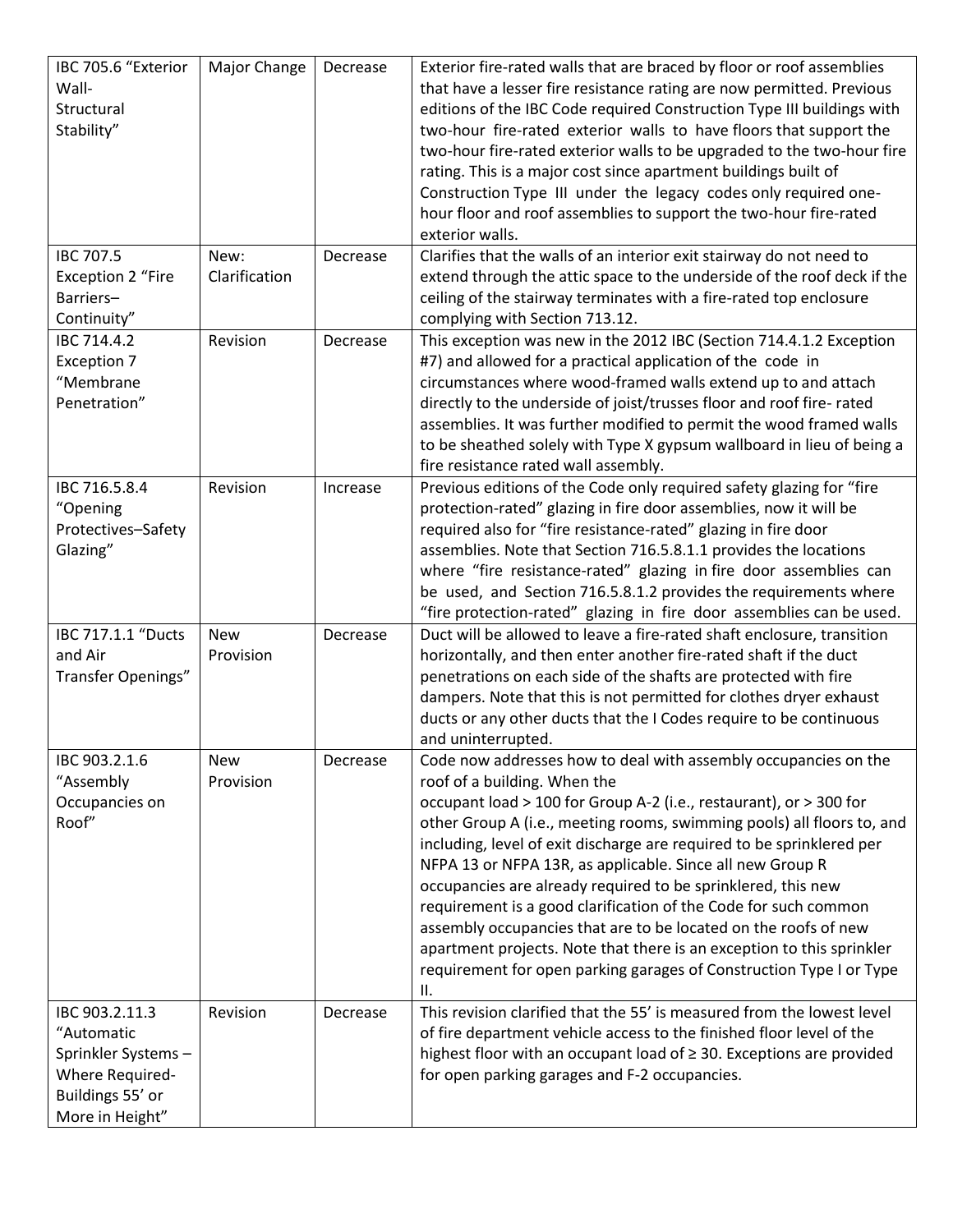| 903.3.1.1.2<br><b>Exception "NFPA</b><br>13 Exempt<br>Bathroom<br>Sprinklers"        | <b>New</b><br>Provision                  | Decrease | The 2015 IBC references the 2013 NFPA 13. In the 2013 NFPA 13<br>Section 8.15.8.1 the small bathroom ( $\leq$ 55 sq. ft.) sprinkler exception<br>was deleted for apartment dwelling units. Since the NFPA 13<br>Committee deleted this reasonable, long-standing, sprinkler<br>exception out of its Code, the NFPA 101 Committee, as well as the ICC<br>Membership, decided to place it back into the 2015 NFPA 101 and<br>2015 IBC. The NFPA 13 Committee is in the process of attempting to<br>place the bathroom exception for dwelling units back into its 2015<br>edition of NFPA 13.                                                                                                                                                                                                                                                                                                                                                                                                                                                                        |
|--------------------------------------------------------------------------------------|------------------------------------------|----------|-------------------------------------------------------------------------------------------------------------------------------------------------------------------------------------------------------------------------------------------------------------------------------------------------------------------------------------------------------------------------------------------------------------------------------------------------------------------------------------------------------------------------------------------------------------------------------------------------------------------------------------------------------------------------------------------------------------------------------------------------------------------------------------------------------------------------------------------------------------------------------------------------------------------------------------------------------------------------------------------------------------------------------------------------------------------|
| 903.3.1.2<br>"Installation<br>Requirements<br>NFPA 13R Sprinkler<br>Systems"         | Clarification                            | Decrease | Section was revised to correlate with the scope of the 2013 NFPA 13R<br>Standard. This should help prevent any misapplication of the sprinkler<br>standards that apply to "Group R occupancies up to and including<br>four stories in height in buildings not exceeding 60 feet in height<br>above grade plane". The new second paragraph in this section<br>clarifies that the number of stories of Group R occupancies above a<br>podium or pedestal designed structure (see Section 510.4) is<br>measured from the fire-rated horizontal separation that creates<br>separate buildings. This new second paragraph under the NFPA 13R<br>requirements is also applicable to the number of stories of Group R<br>occupancies above a podium structure when the entire structure is<br>sprinklered per NFPA 13. For example, an R-2 occupancy of<br>Construction Type IIIA, sprinklered per NFPA 13, can be five stories<br>above the Type IA pedestal below as long as the overall building<br>height from grade plane does not exceed 85 feet (IBC Table 504.3) |
| 903.3.1.2.2 "Open-<br>Ended<br>Corridors"                                            | <b>New</b><br>Provision<br>- Correlation | None     | This new section was added to the sprinkler requirements just to<br>clarify that when applying the open-ended corridor (i.e., open<br>breezeway) sprinkler requirements of Section 1027.6 Exception 3.1 to<br>a building sprinklered in accordance with NFPA 13R, it is the intent of<br>the IBC Code to also require the open-ended corridors and its<br>associated exterior stairs to be sprinklered when using Exception 3 of<br>Section 1027.6.                                                                                                                                                                                                                                                                                                                                                                                                                                                                                                                                                                                                               |
| 903.3.8 "Limited<br>Area Sprinkler<br>Systems"                                       | Major<br>Revisions                       | Increase | In existing, non-sprinklered apartment buildings, limited area<br>sprinkler systems were mostly provided in basements where<br>storage rooms, boiler rooms and similar spaces were located.<br>Revisions reduced the number of sprinklers from 20 to six that can be<br>used on a "limited area sprinkler system" in any single fire area. In<br>addition, it now requires hydraulic calculations to be done to show<br>that these sprinklers that are piped off the domestic water supply can<br>control a fire.                                                                                                                                                                                                                                                                                                                                                                                                                                                                                                                                                 |
| 903.3.5 "Water<br>Supplies"                                                          | Revision                                 | None     | New last sentence in section was added to clarify that the fire flow<br>test for the design of the sprinkler system needs to be adjusted for<br>seasonal and daily pressure fluctuations.                                                                                                                                                                                                                                                                                                                                                                                                                                                                                                                                                                                                                                                                                                                                                                                                                                                                         |
| IBC 907.2.9.3<br>"Alarm Systems<br>Group R-2 College<br>and University<br>Buildings" | Clarification                            | Increase | In the previous edition of the IBC, the alarm requirements of this<br>section appeared to apply to buildings that are owned by a college or<br>university. For the 2015 IBC it was clarified that this requirement was<br>for Group R-2 occupancies that are "operated by a college or<br>university for student or staff housing" Requires an automatic<br>smoke detection system in the common corridors/spaces, laundry,<br>mechanical equipment and storage rooms. It also requires the smoke<br>alarms in the dwelling/sleeping units to be interconnected with the<br>fire alarm system                                                                                                                                                                                                                                                                                                                                                                                                                                                                     |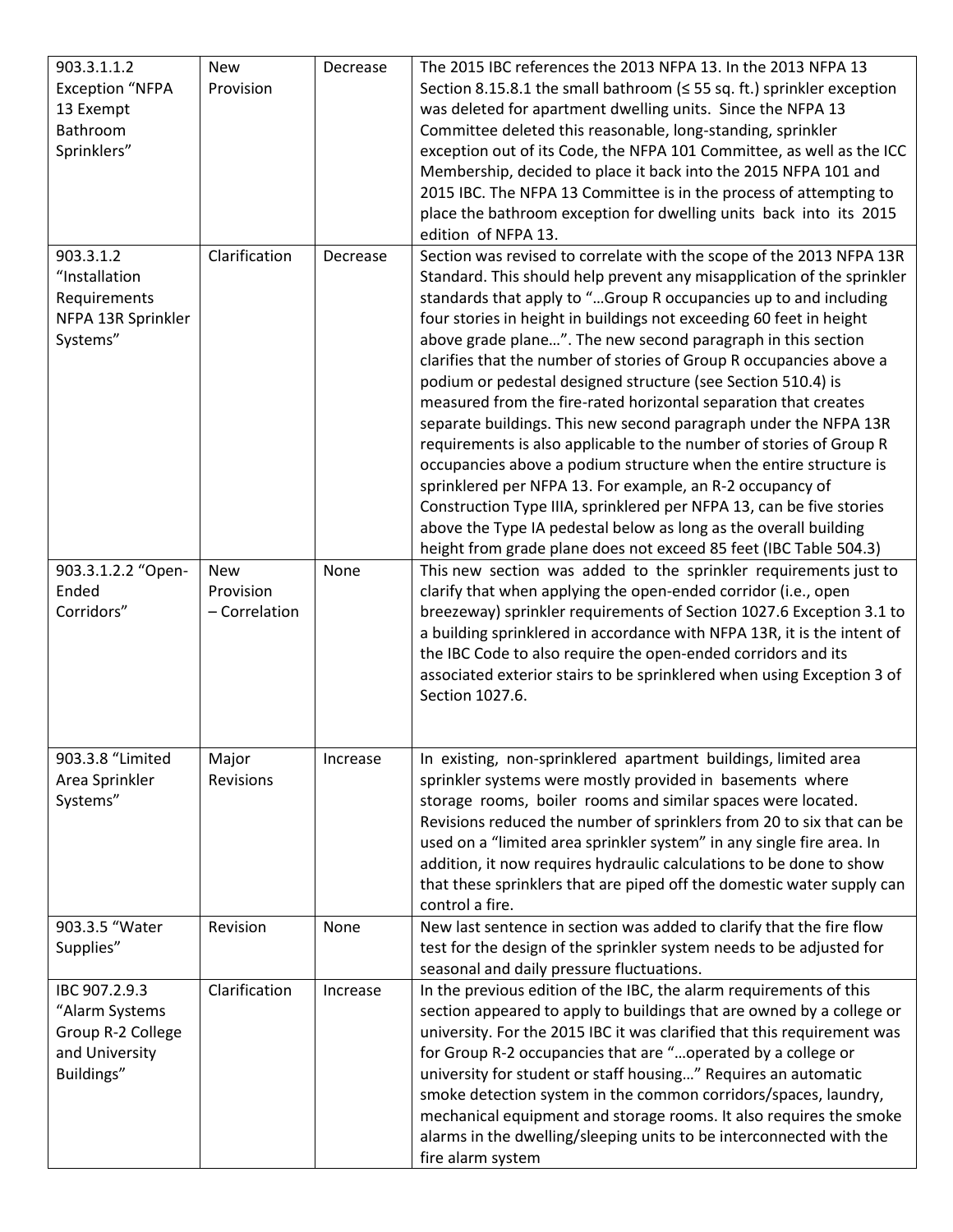| IBC 907.2.11.3 and<br>907.2.11.4 "Single<br>and Multiple-<br><b>Station Smoke</b><br><b>Alarms Near</b><br>Cooking<br>Appliances" | <b>New</b><br>Provision -<br>Correlation                                          | None     | These new sections were added to the alarm requirements to<br>correlate with the requirements in NFPA 72 on the placement of<br>smoke alarms. When ionization smoke alarms are to be installed they<br>shall be placed a minimum of 20 feet from cooking devices, or a<br>minimum of 10 feet if they have an alarm-silencing switch. If<br>photoelectric smoke alarms are to be installed they shall be placed a<br>minimum of six feet from cooking devices.                                                                                                         |
|-----------------------------------------------------------------------------------------------------------------------------------|-----------------------------------------------------------------------------------|----------|-----------------------------------------------------------------------------------------------------------------------------------------------------------------------------------------------------------------------------------------------------------------------------------------------------------------------------------------------------------------------------------------------------------------------------------------------------------------------------------------------------------------------------------------------------------------------|
| 907.2.11.7 "Smoke<br>Detection System"                                                                                            | <b>New</b><br>Provision                                                           | Unknown  | Clarifies that an acceptable alternative to providing single and<br>multiple-station smoke alarms is to use smoke detectors, listed per<br>UL 268, that are part of the building's fire alarm system.                                                                                                                                                                                                                                                                                                                                                                 |
| 913.2.2 "Circuits<br><b>Supplying Fire</b><br>Pumps"                                                                              | <b>New</b><br>Provision                                                           | Unknown  | New section requires that the power supply cables shall be listed and<br>installed in accordance with UL<br>2196.                                                                                                                                                                                                                                                                                                                                                                                                                                                     |
| <b>IBC Section 915</b><br>"Carbon<br>Monoxide (CO)<br>Detection"                                                                  | Relocated to<br>its<br>Own Section<br>in Chapter 9,<br>Reformatted<br>and Revised | None     | The CO alarm requirements that were new in the 2012 IBC and<br>located in Section 908.7 have been relocated and extensively revised<br>and clarified in the 2015 IBC. A CO alarm is to be installed outside of<br>each separate sleeping area in the immediate vicinity of the<br>bedrooms in R-2 occupancies that have fuel-burning<br>appliances/fireplaces and/or attached private garages. Buildings<br>with open parking garages complying with Section 406.5 or enclosed<br>parking garages complying with Section 406.6 are not considered<br>private garages. |
| Chapter 10 "Means<br>of Egress"                                                                                                   | Major<br>Revisions, Re-<br>locations and<br>Clarifications                        | Unknown  | 2012 IBC Sections 1015 and 1021 requirements were relocated and<br>revised into the general provisions of Sections 1006 and 1007. All the<br>section numbers that were in the 2012 IBC have been changed in the<br>2015 IBC because of the extensive reorganization and revisions during<br>this code cycle. Users of the Code are cautioned to do an extensive<br>review of Chapter 10 before designing a project under this new<br>edition of the Code.                                                                                                             |
| IBC Table 1006.2.1<br>"Spaces with One<br><b>Exit or Exit Access</b><br>Doorway"                                                  | <b>New</b><br>Provision                                                           | None     | Combined 2012 IBC Tables 1014.3 and 1015.1 into a single table for<br>user-friendliness. Note that Table 1006.2.1 covers the maximum<br>common path of egress travel distance to that point where the<br>occupants have separate access to two exits (or are already outside<br>the building), whereas Table 1017.2 covers the total exit access travel<br>distance to an exit.                                                                                                                                                                                       |
| IBC 1006.2.1,<br>Exception 1, Table<br>$1006.3.2(1)$ and<br>1006.3.2 Single<br><b>Exits in Buildings</b>                          | Revised                                                                           | None     | It is permitted for multiple dwelling units, in groups of four units or<br>less per floor, to have access to a single means of egress. The change<br>also reflects the revised travel distance for single exit design allowing<br>a maximum common path of egress travel distance of 125 feet.                                                                                                                                                                                                                                                                        |
| IBC 1007 "Exit and<br><b>Exit Access</b><br>Doorway<br>Configuration"                                                             | <b>New</b><br>Provision                                                           | Unknown  | New section with specific requirements on how to measure the<br>separation distance between exits, exit access doorways/stairways<br>and ramps.                                                                                                                                                                                                                                                                                                                                                                                                                       |
| IBC 1010.1.7,<br>Exception #2<br>"Thresholds at<br>Doorways"                                                                      | New<br>Provision                                                                  | None     | In Type B dwelling units that permit a four inch elevation change at<br>the door, the threshold height on the exterior side of the door shall<br>not exceed 434" in height above the exterior deck, patio or balcony for<br>sliding doors and not more than 41/2" for other doors.                                                                                                                                                                                                                                                                                    |
| IBC 1015.8<br>"Window Opening<br><b>Guard Protection"</b>                                                                         | <b>New</b><br>Provision                                                           | Increase | Window openings more than 72" above grade that are less than 36"<br>above the floor must be protected with guards or fixed openings that<br>will not allow the passage of a four-inch-diameter sphere.                                                                                                                                                                                                                                                                                                                                                                |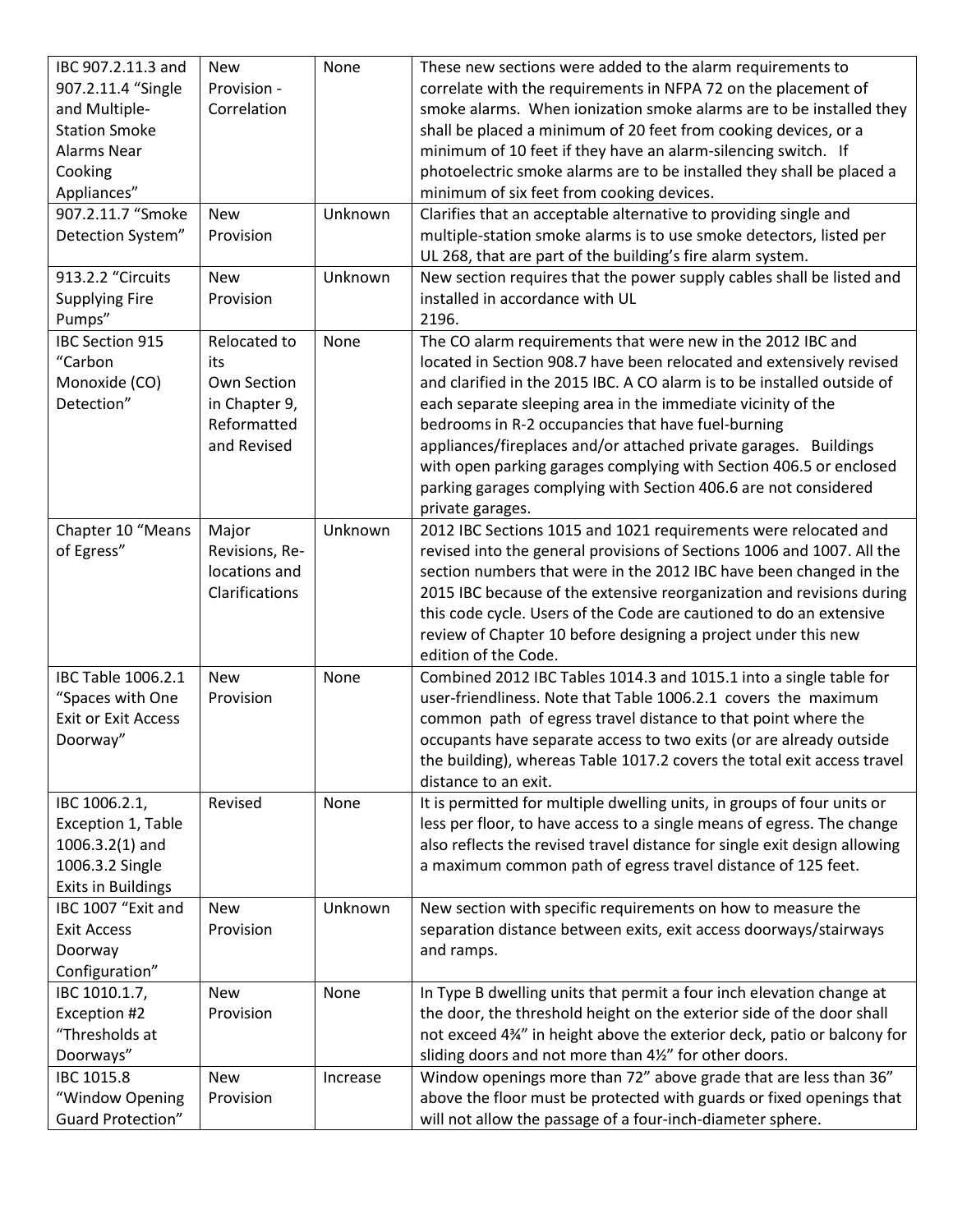| IBC 1016.2(1)<br>"Egress through<br>Intervening<br>Spaces," 3006.4<br>Means of Egress"   | <b>New</b><br>Provision                | Decrease | Exit access is permitted through an enclosed elevator lobby that leads<br>to at least one of the required exits. Exit access to not less than one of<br>the other required exits shall be provided without travel through the<br>enclosed elevator lobby.                                                                                          |
|------------------------------------------------------------------------------------------|----------------------------------------|----------|----------------------------------------------------------------------------------------------------------------------------------------------------------------------------------------------------------------------------------------------------------------------------------------------------------------------------------------------------|
| IBC 1019 Exception<br>3, "Exit<br><b>Access Stairways</b><br>and Ramps"                  | <b>New</b><br>Provision                | Decrease | New exception for exit access stairways and ramps, allowed to be<br>open in R-3 Congregate living facilities and R-4.                                                                                                                                                                                                                              |
| IBC 1023.3.1<br><b>Exception 2</b><br>"Interior Exit<br>Stairway<br>Extension"           | <b>New</b><br>Provision                | Decrease | An exit stairway does not require a door at the stairway opening into<br>an exit passageway if the exit passageway has no other openings into<br>it from the building.                                                                                                                                                                             |
| IBC 1107.4<br><b>Exceptions 3</b><br>and 4 "Accessible<br>Route"                         | Clarification                          | None     | Exceptions added to clarify, accessible route not required to stories,<br>and mezzanines without accessible units or public areas, in buildings<br>with Group R-2 units or dormitories if accessibility is provided to all<br>common facilities.                                                                                                   |
| IBC 1107.6.2.1<br>"Live/Work<br>Units"                                                   | <b>New</b><br>Provision                | Increase | The non-residential portion of a live/work unit is required to be<br>accessible. The entire live/work unit is required to be accessible if the<br>residential portion of the live/work unit is required to be a Type B<br>dwelling unit.                                                                                                           |
| IBC 1107.7.2<br>Multistory Type B<br><b>Dwelling Units</b>                               | <b>New</b><br>Provision                | Increase | The primary entry level in a multistory Type B dwelling unit that<br>is served by an elevator must have a living area, kitchen and toilet<br>facility.                                                                                                                                                                                             |
| IBC 1110.2.2 and<br>1110.2.3                                                             | <b>New</b><br>Provision                | Increase | New requirement that R-4 properties comply with ANSI A117.1<br>recreational facility requirements.                                                                                                                                                                                                                                                 |
| IBC 1110.4.13<br><b>Exception 3</b>                                                      | <b>New</b><br>exception                | Decrease | Accessible means of entry into a swimming pool, spa or similar water<br>feature is not required in R-2, R-3 and R-4 occupancies.                                                                                                                                                                                                                   |
| IBC 1203.2 "Attic<br>Ventilation"                                                        | <b>New</b><br>Provision                | Increase | The ventilation requirements for attics have been upgraded to reflect<br>the new code requirements for energy conservation. Specific<br>requirements have been added for enclosed attics and a new section<br>(IBC 1203.3) has been added for unvented attic and unvented<br>enclosed rated assemblies.                                            |
| IBC 1210.2.3<br>"Shower<br>Compartments"                                                 | Revised                                | None     | The height of the required nonabsorbent surface has been raised<br>from 70 inches to 72 inches.                                                                                                                                                                                                                                                    |
| IBC 1405.3 "Vapor<br>Retarders"                                                          | Revised                                | None     | Requirements for vapor retarders have been modified. In Climate<br>Zones 1 and 2, Class I and II vapor retarders are not permitted on the<br>interior side of frame walls. In Climate Zones 3 and 4, Class I vapor<br>retarders are not permitted on the interior of frame walls. Class III<br>vapor retarders are required in specific locations. |
| IBC Chapter 17<br>"Special<br>Inspections and<br>Tests"                                  | <b>New</b><br>Provision<br>and Revised | Increase | New requirements for special testing have been added detailing<br>specific requirements that must be complied with when special<br>inspection is required. Requirements for inspection of specific<br>materials have been modified or added.                                                                                                       |
| IBC 2406.4.7<br>"Safety Glazing<br>Adjacent to the<br><b>Bottom</b><br>Stairway Landing" | Revision                               | Unknown  | Requires safety glazing if glazing is located < 60" above the bottom of<br>a stair, or within a 60" horizontal arc if < 180 degrees from the<br>bottom tread nosing.                                                                                                                                                                               |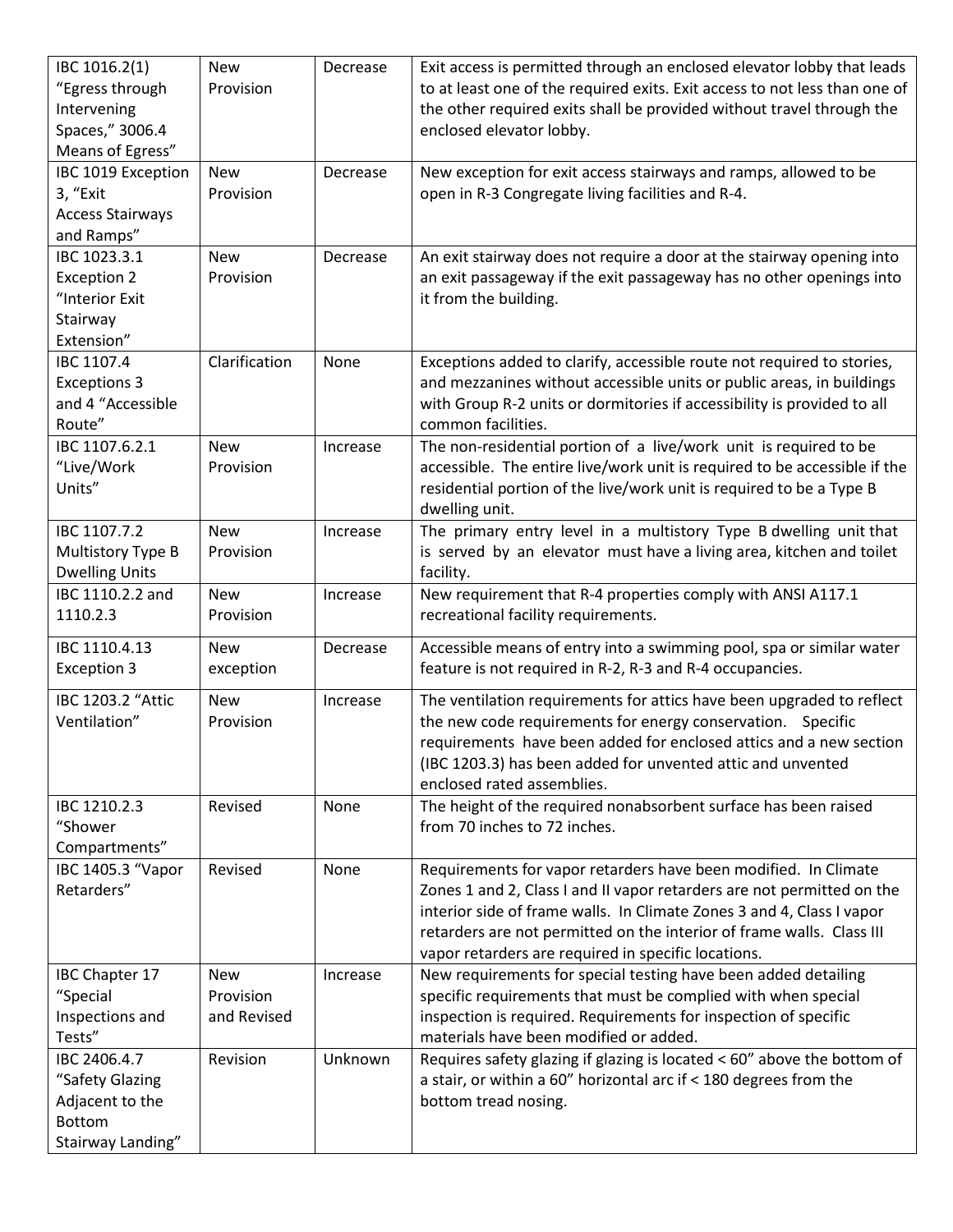| Previous 2012 IBC                  | Deleted                 | Decrease           | The hoistway venting requirements have been deleted from the 2015                                                                   |
|------------------------------------|-------------------------|--------------------|-------------------------------------------------------------------------------------------------------------------------------------|
| Section                            |                         |                    | IBC since they were antiquated and wasted building energy. Only                                                                     |
| 3004 "Hoistway                     |                         |                    | Section 3004.3.1, "Plumbing and Mechanical Systems," was retained,                                                                  |
| Venting"<br>IBC Section 3006       | <b>New Section</b>      |                    | and it was relocated to Section 3002.9                                                                                              |
| "Elevator Lobbies                  | with                    | None               | The elevator lobby requirements that were located in 2012 IBC<br>Section 713.14.1 were reformatted and relocated into newly created |
| and Hoistway                       | Relocated               |                    | Sections 3006.2 and 3006.3 in the 2015 IBC.                                                                                         |
| Opening                            | Requirements            |                    |                                                                                                                                     |
| Protection                         |                         |                    |                                                                                                                                     |
| Important                          | Type of                 | Cost               | <b>Comment</b>                                                                                                                      |
| Changes to the                     | Change                  | <b>Implication</b> |                                                                                                                                     |
| <b>2015 IFC</b>                    |                         |                    |                                                                                                                                     |
| Section(s) and                     |                         |                    |                                                                                                                                     |
| Issue(s)                           |                         |                    |                                                                                                                                     |
| <b>IFC Appendix B</b>              | Revisions               | Decrease           | A jurisdiction that has adopted the IFC and made Appendix B                                                                         |
| B105 "Fire                         |                         |                    | mandatory in the adopting ordinance, then fire flows for townhouses                                                                 |
| <b>Flow Requirements</b>           |                         |                    | and other buildings can be reduced based on the construction type                                                                   |
| for                                |                         |                    | and sprinkler system installed (NFPA 13, NFPA 13R or NFPA 13D).                                                                     |
| Buildings"                         |                         |                    |                                                                                                                                     |
| <b>IFC Appendix C</b>              | Revisions               | Decrease           | A jurisdiction that has adopted the IFC and made Appendix C                                                                         |
| "Fire Hydrant                      |                         |                    | mandatory in the adopting ordinance, then the revisions to Sections                                                                 |
| Locations and                      |                         |                    | C103.2 Exception and C104.1 provide increased spacing for existing                                                                  |
| Distribution"                      |                         |                    | fire hydrants and credit for existing fire hydrants on adjacent                                                                     |
|                                    |                         |                    | properties that can be used. Also new footnotes "f" and "g" permit                                                                  |
|                                    |                         |                    | fire hydrant spacing increases based on the type of sprinkler system<br>installed in the building.                                  |
|                                    |                         |                    |                                                                                                                                     |
|                                    |                         |                    |                                                                                                                                     |
| Important                          | Type of                 | Cost               | <b>Comment</b>                                                                                                                      |
| Changes to the<br><b>2015 IEBC</b> | <b>Change</b>           | <b>Implication</b> |                                                                                                                                     |
| Section(s) and                     |                         |                    |                                                                                                                                     |
| Issue(s)                           |                         |                    |                                                                                                                                     |
|                                    |                         |                    |                                                                                                                                     |
| IEBC 406.3                         | <b>New</b>              | Decrease           | Under the Prescriptive Compliance Method or Level 1 Alterations, the                                                                |
| "Replacement<br>Window             | Provision               |                    | replacement window must be the largest standard size that will fit<br>within the existing frame.                                    |
| <b>Emergency Escape</b>            |                         |                    |                                                                                                                                     |
| and Rescue                         |                         |                    |                                                                                                                                     |
| Openings"                          |                         |                    |                                                                                                                                     |
| IEBC 406.2 and                     | <b>New</b>              | Increase           | Under the Prescriptive Compliance Method or Level 1 Alterations,                                                                    |
| Replacement                        | Provision               |                    | requirements for limits on window openings, similar to those for new                                                                |
| <b>Window Fall</b>                 |                         |                    | construction, are required for replacement windows. Window                                                                          |
| Protection                         |                         |                    | openings more than 72 inches above the exterior grade and less than                                                                 |
|                                    |                         |                    | 36 inches above the finished floor are required to have control                                                                     |
|                                    |                         |                    | devices that limit the opening so that a four-inch sphere will not pass.                                                            |
| Important                          |                         |                    |                                                                                                                                     |
| Changes to the                     |                         |                    |                                                                                                                                     |
| <b>2015 IFGC</b>                   |                         |                    |                                                                                                                                     |
| Section(s) and                     |                         |                    |                                                                                                                                     |
| Issue(s)                           |                         |                    |                                                                                                                                     |
| IFGC 307.6 and IPC                 | <b>New</b><br>Provision | Increase           | Condensation pumps located in attics, crawl spaces and other                                                                        |
| 307.6 A/C<br>Condensation          |                         |                    | uninhabited spaces must have controls that shut down the<br>appliance upon failure of the pumping system.                           |